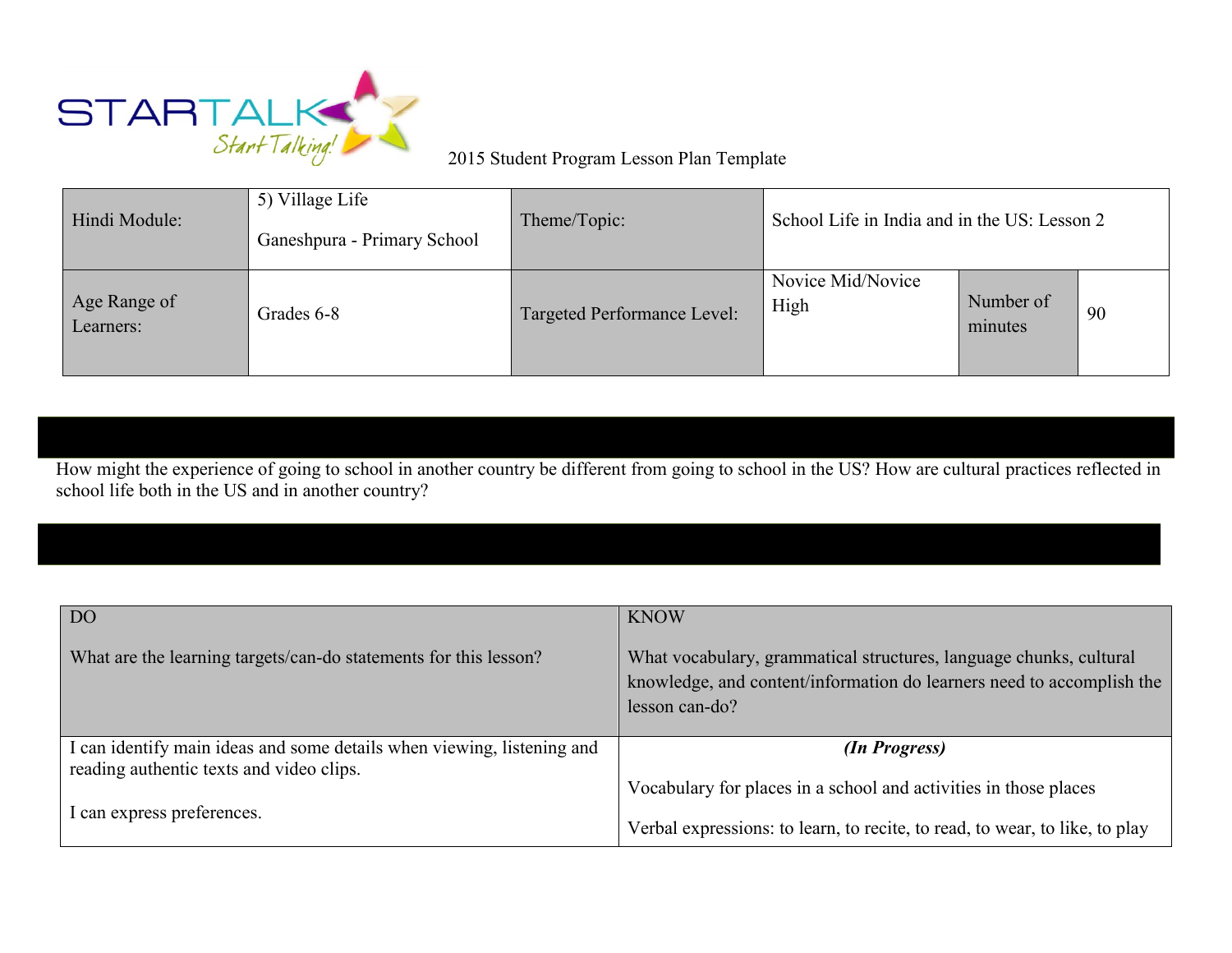| I can present information about my school days and those of students in<br>India.                          | sports, to dislike, to feel |
|------------------------------------------------------------------------------------------------------------|-----------------------------|
| I can ask for repetition and explanations during a conversation with my<br>teacher and with my classmates. | Expressions for comparisons |

What will learners do (learning tasks/activities/formative assessments) to demonstrate they can meet the lesson can-do?

Students create a short video about their school and classroom to post on a website shared with students in India. They conduct a visual tour of the school and classroom and describe both in detail.

| <b>Opening Activity</b>                                                                                                         |            |
|---------------------------------------------------------------------------------------------------------------------------------|------------|
|                                                                                                                                 |            |
| The teacher sets the context for the lesson by displaying a collage of visuals depicting a classroom in India. The teacher asks | Time: $10$ |
| students to think about what they see. Students then meet with a partner to compare their responses and add additional items to | minutes    |
| their lists. Next, students share their responses with the entire class. (The teacher probes for more detailed information and  |            |
| records students' responses on the whiteboard or on a large piece of butcher paper. He/She records the information in logical   |            |
| categories (clothing, classroom objects, teacher). This exercise surfaces students' prior and current language and cultural     |            |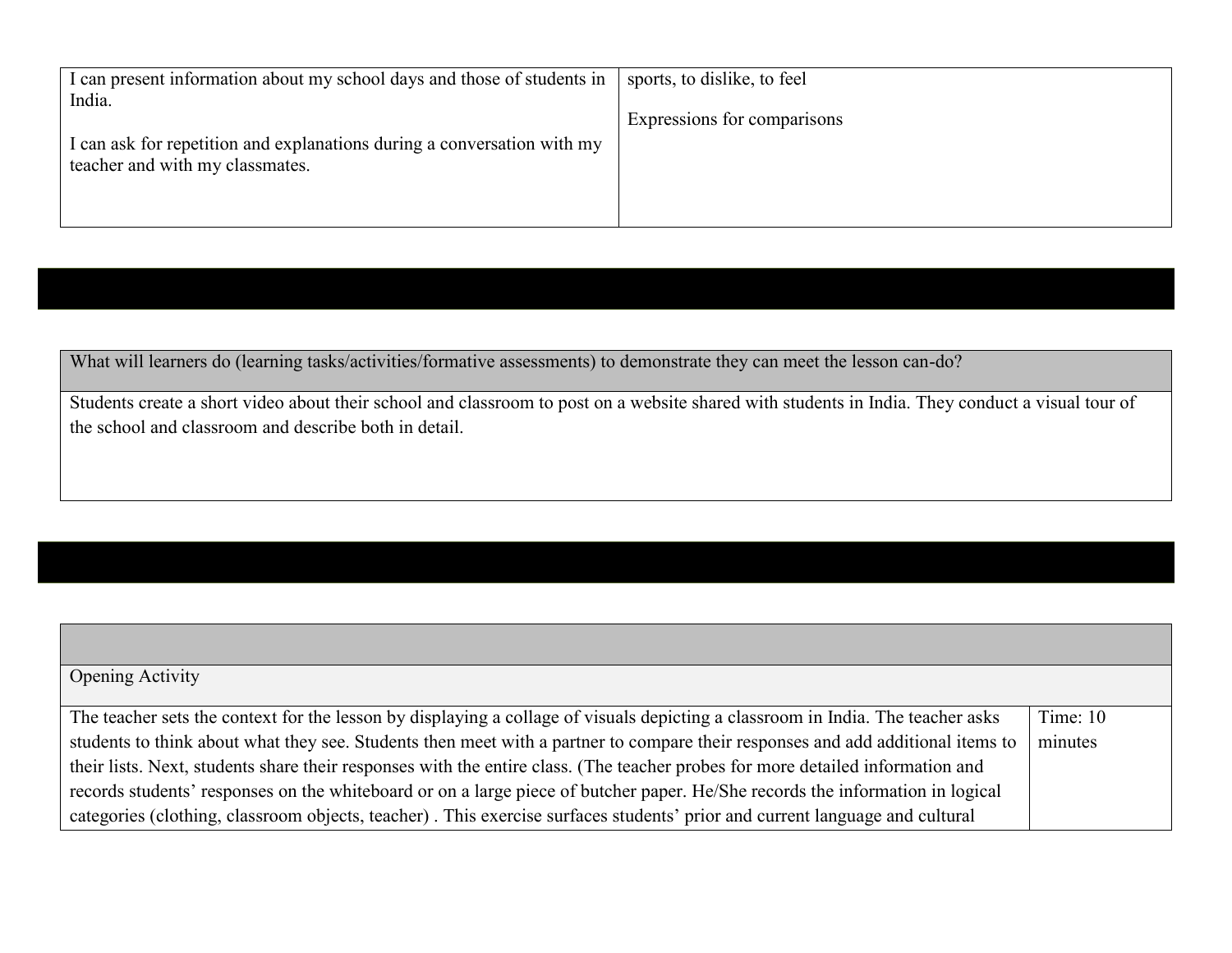| understandings and provides information for the teacher about what students know and what they need to learn in order to<br>complete the lesson/unit successfully.                                                                                                                                                                                                                                                |                       |  |
|-------------------------------------------------------------------------------------------------------------------------------------------------------------------------------------------------------------------------------------------------------------------------------------------------------------------------------------------------------------------------------------------------------------------|-----------------------|--|
| Learning Episode                                                                                                                                                                                                                                                                                                                                                                                                  |                       |  |
| For practice of key vocabulary, the teacher engages students in vocabulary acquisition tasks such as matching pictures to<br>expressions, playing "Taboo" with targeted vocabulary, and a Frayer Square (using visuals and words to define and give<br>examples of the vocabulary), and/or sketchnotes (examples and explanations at<br>http://www.simplek12.com/brightsparktravel/sketchnotes-in-the-classroom/) | Time: $15$<br>minutes |  |
| Learning Episode                                                                                                                                                                                                                                                                                                                                                                                                  |                       |  |
| Working in pairs, students complete a Venn diagram with the new and previously learned vocabulary. They talk with their<br>partners to compare what Indian students wear, the façade of the school building, the items found in classroom. The teacher<br>asks additional questions to elicit more details (Tell me more? Why do you prefer? What does the outside of your school look<br>like?)                  | Time: 10<br>minutes   |  |
| Learning Episode                                                                                                                                                                                                                                                                                                                                                                                                  |                       |  |
| Working in pairs, students create a short video tour of their school to share with their peers in India. In the video, they<br>introduce themselves and talk about their school and classroom, they give a video tour of the classroom and of important<br>places in the school describing the rooms and talking about what they do in those areas.                                                               | Time: $20$<br>minutes |  |
| Learning Episode                                                                                                                                                                                                                                                                                                                                                                                                  |                       |  |
| The pairs join with another pair of students to review the videos and offer feedback.                                                                                                                                                                                                                                                                                                                             | 10 minutes            |  |
| Learning Episode                                                                                                                                                                                                                                                                                                                                                                                                  |                       |  |
| Students finalize the videos to be posted on the class website for students in India to view and give comments.                                                                                                                                                                                                                                                                                                   | 10 minutes            |  |
| Learning Episode                                                                                                                                                                                                                                                                                                                                                                                                  |                       |  |
| As they leave the classroom, the teacher asks each student one question about the learning during the lesson (What is one<br>significant thing that you learned about schools in India? Which school do you prefer and why?)                                                                                                                                                                                      | 5 minutes             |  |